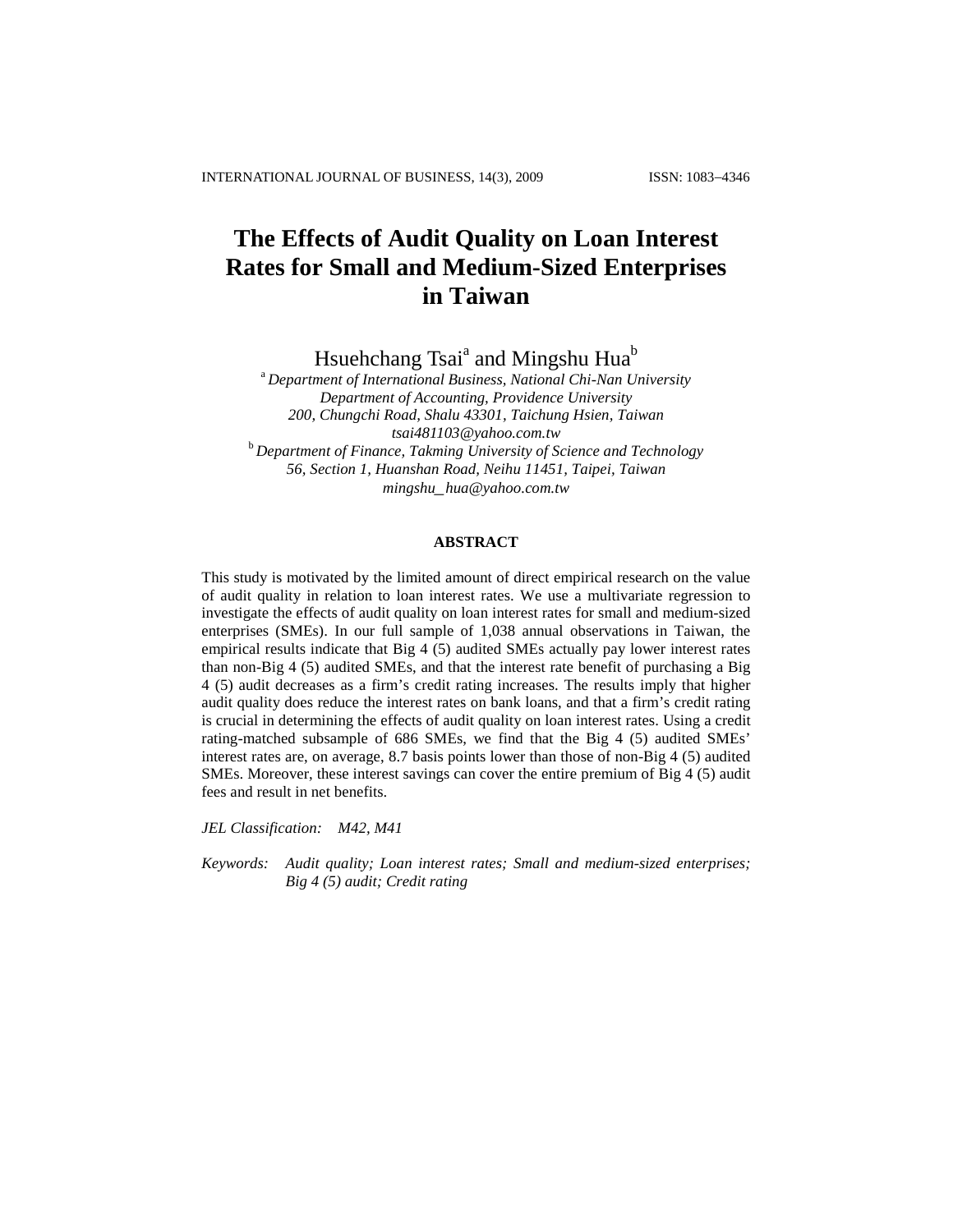## **I. INTRODUCTION**

This study is motivated by the inconclusive results of experimental studies on how loan officers both use and perceive audited financial statements and the limited amount of direct empirical research on the value of audit quality in relation to loan interest rates. While many studies have suggested that audit assurance is positively correlated with the credibility of financial reporting (Teoh and Wong, 1993; Becker et al., 1998; Balsam et al., 2003) and is negatively correlated with the cost of debt (Blackwell et al., 1998; Pittman and Fortin, 2004), a number of experimental studies have found that the effects of audit assurance on loan pricing are not consistent with the results regarding loan officer perceptions (Johnson et al., 1983; Strawser, 1994; Bamber and Stratton, 1997). Moreover, little work has been done to relate the economic effect of audit quality to loan interest rates, especially in the cases of small and medium-sized enterprises (SMEs).

In recent years, most publicly-listed companies in many countries have been required by law to provide audited financial statements to public investors. Therefore, what matters is not why audit service is demanded but how the audit is valued by investors and lenders and how effective the audit is. We infer that the inconsistent empirical results regarding the relationship between auditor assurance and loan interest rates probably result from differences in the quality of auditor assurance as well as the differences in credit risk among the audited firms. Thus, this paper aims to investigate the effects of audit quality on loan interest rates for small and medium-sized enterprises (SMEs) in Taiwan by analyzing whether higher audit quality leads to lower interest rates on bank loans. By using interest rate data on actual bank loans, we expect to provide new evidence on whether auditor quality affects loan pricing and thereby move toward a resolution of the inconsistent results.

Many studies have consistently shown that the Big N auditors charge higher audit fees than non-Big N auditors (Francis, 1984; Craswell et al., 1995; Casterlla, et al., 2004; Mishra et al., 2005; Asthana and Krishnan, 2006), where Big N is used to represent Big 8, Big 6, Big 5 or Big 4 audit firms for simplicity of expression. Since the publicly-listed SMEs are not required to pay higher audit fees for purchasing Big N audits by regulation, their demand for Big N auditor assurance is driven by the expected net benefits of the services purchased. Therefore, this study will also examine whether the SME's interest savings of bank loans from purchasing a Big N audit can cover the entire premium of Big N audit fees.

In this study, we use a multivariate regression to analyze the relationship between audit quality and the risk premium of bank loans to SMEs in Taiwan, while controlling for other potentially important firm and loan characteristics. Many empirical studies indicate that a larger audit firm can provide higher audit quality (Teoh and Wong, 1993; Becker et al. 1998; Seetharaman et al., 2002; Abbott et al., 2006). Thus, in this study the audit firm size is chosen as a proxy for audit quality. We expect that higher audit quality will lead to lower loan interest rates. On the other hand, credit ratings are commonly used by lenders to measure the firm's overall level of default risk. As Reeb et al. (2001) have indicated, a credit rating is a principal determinant in the cost of debt capital. Thus, in this study the credit rating is chosen as a proxy for risk. We expect that the interest rate benefit through purchasing a Big 4 (5) audit will decrease as the firm's credit rating level increases.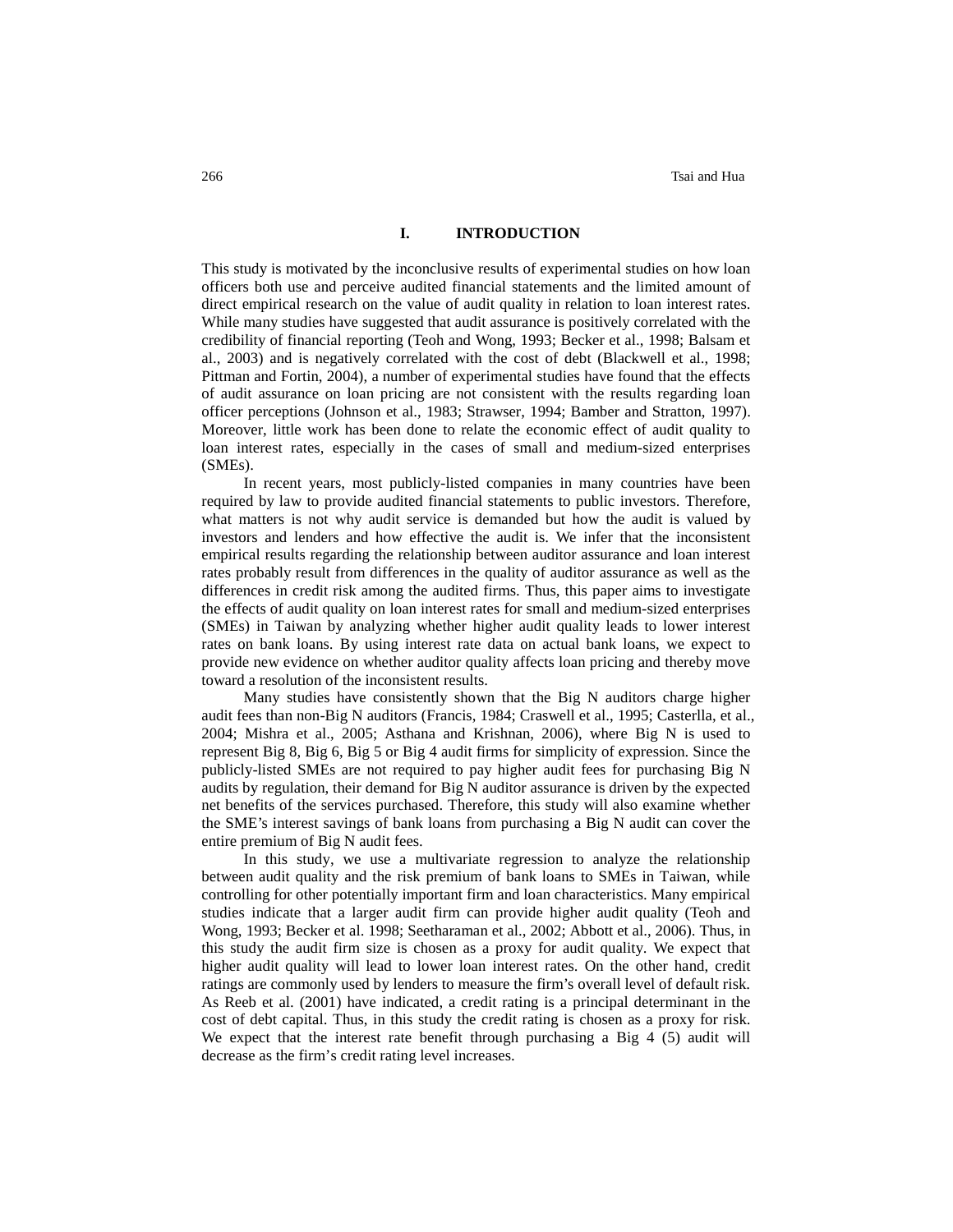Using a sample of 186 publicly-listed SMEs with a total of 1,038 annual observations in Taiwan during the period 2001-2006, our empirical results indicate that Big N audited SMEs pay significantly lower interest rates than non-Big N audited SMEs, and that this benefit from purchasing a Big N audit decreases as the SME's credit rating level increases. For example, we estimate that a Big N audited SME with a level 3 TCRI credit rating saves 51.6 basis points of loan interest rate, while one with a level 5 credit rating saves 22.4 basis points. That is, the lower the SME's credit rating level is, the more that the interest rates on bank loans can be reduced by purchasing a Big N audit. Using a credit rating-matched subsample of 686 SMEs, we find that the Big 4 (5) audited SMEs' interest rates are, on average, 8.7 basis points lower than those of non-Big 4 (5) audited SMEs. Moreover, these interest savings can cover the entire premium of Big 4 (5) audit fees and result in net benefits.

Our empirical study makes four important contributions to the literature on the value of audit quality. First, this study examines the economic effects of audit quality on loan interest rates for SMEs in Taiwan and thus provides empirical evidence on the relationship between audit quality and loan interest rates, with a special focus on SMEs in emerging markets. Second, we provide new evidence as to whether audit quality affects loan pricing and thereby move toward a resolution of the inconsistent results of previous studies in terms of the relationship between auditor assurance and loan interest rates. Third, our empirical results not only show that higher audit quality does in fact reduce the interest rates on bank loans, but they also indicate that this benefit of purchasing a Big N audit decreases as the SME's credit rating increases, implying that credit rating has a crucial role to play in determining the effects of audit quality on loan interest rates. Finally, we also show that an SME's interest savings on bank loans from purchasing a Big 4 (5) audit can actually cover the entire premium of audit fees charged by Big 4 (5) audit firms and result in net benefits. This may be the reason why most of the SMEs in Taiwan are willing to pay higher audit fees to purchase a Big 4 (5) audit.

The remainder of this paper is organized as follows. Section II reviews the empirical research concerned with the relationship between audit quality and loan interest rates, the relationship between credit rating and loan interest rates, and the relationship between audit firm size and audit fees. Section III presents our research design, including the data collection and the empirical regression model. The descriptive statistics and empirical results are analyzed in Section IV. Finally, Section V concludes the paper.

## **II. THEORETICAL BACKGROUND**

## **A. Definition of SMEs in Taiwan**

A Taiwanese SME refers to an enterprise with a paid-in capital not exceeding NT\$ 80 million or no more than 200 regular employees, while micro enterprises refer to SMEs with fewer than 5 regular persons. Therefore, the publicly-listed SMEs in our sample are defined as enterprises with between 6 and 200 regular employees or a paid-in capital not exceeding NT\$ 80 million. In this paper, SMEs are selected for the reason that Taiwanese SMEs have made great contributions on the economic development of Taiwan during the last fifty years. Moreover, the publicly-listed SMEs are not required to pay higher audit fees for purchasing Big N audits by regulation, their demand for Big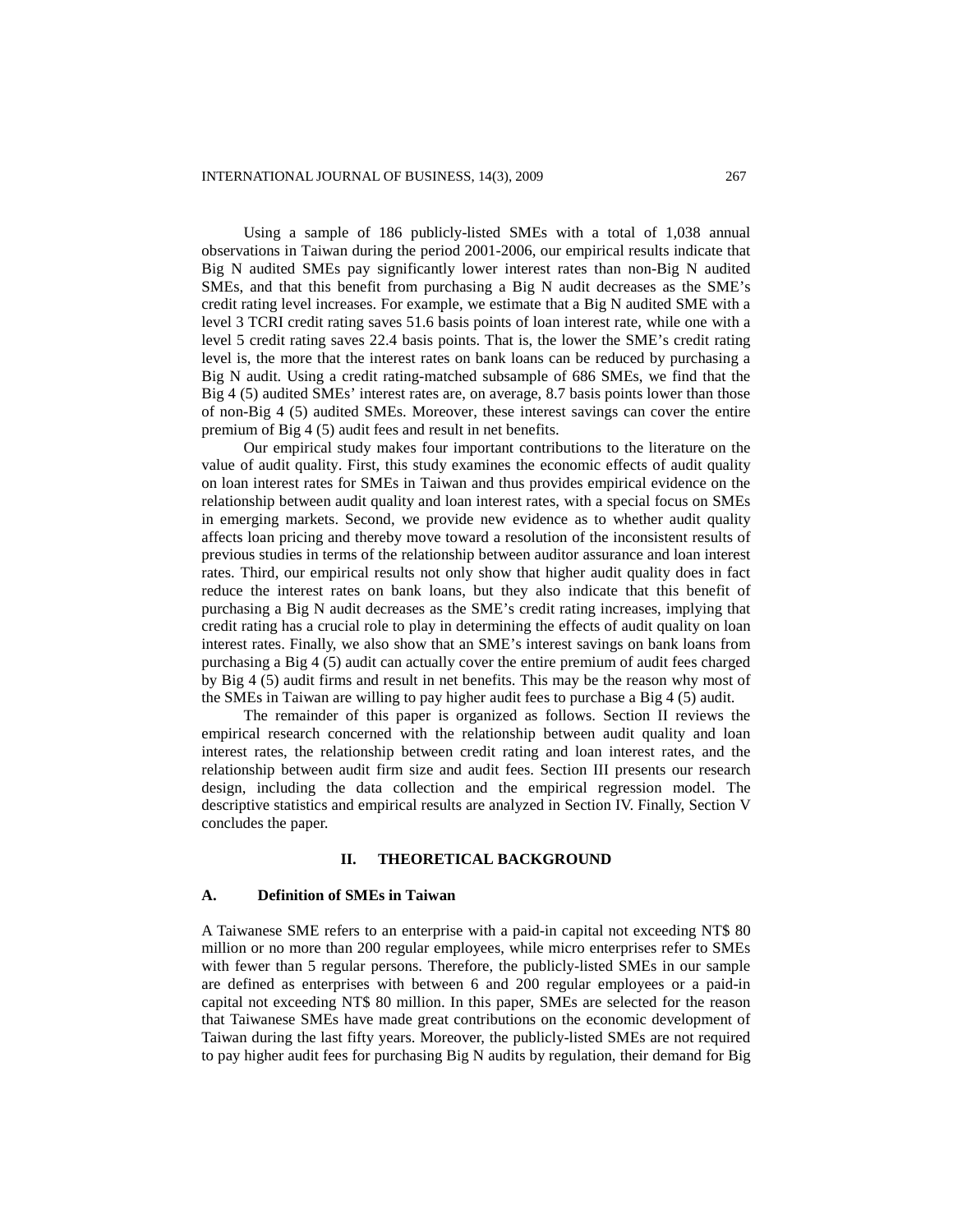N auditor assurance is driven by the expected net benefits of the services purchased.

## **B. Audit Quality**

An independent audit assurance has been suggested as being one of the most effective ways of mitigating information asymmetry and agency problems (Jensen and Meckling, 1976; Khurnan and Raman, 2004), especially in East Asia where auditors play a relatively important role due to the lack of a corporate governance mechanism (Fan and Wong, 2002). Many empirical studies also have provided evidence that greater auditor assurance is associated with a better quality of financial reporting (Tech and Wong, 1993; Becker et al., 1998; Balsam et al., 2003). Audit quality tells investors and lenders about the credibility of the accounting information of a given firm, and so investors and lenders identify audit quality as the measure of the information risk associated with the quality of financial reporting. Greater audit assurance is associated with a better quality of financial reporting.

Previous studies on audit quality have recognized that there are multiple attributes correlated with audit quality, such as audit firm size (Teoh and Wong, 1993; Francis et al. 1999, Fan and Wong, 2002; Khurnan and Raman, 2004), economic dependence on a specific client (Frankel et al., 2002; Reynolds et al., 2004), the industry specialization of the audit firm (Gramling and Stone, 2001; Casterella et al., 2004), accrual quality (Francis et al., 1999; Chung and Kallapur, 2003) and audit firm tenure (Myers et al., 2003; Ghosh and Moon, 2005).

Many empirical studies investigate whether a large audit firm provides higher audit quality by examining whether financial statements audited by larger audit firms have more credibility than those audited by smaller audit firms (Becker et al., 1998; Francis et al., 1999; Seetharaman et al., 2002; Khurnan and Raman, 2004; Abbott et al., 2006). Becker et al. (1998) examine the relationship between audit quality and earnings management and support the view that Big N auditors are of higher quality than non-Big N auditors. Francis et al. (1999) investigate whether the use of a Big N auditor increases the firm's endogenous propensity to generate accruals. Their findings suggest that Big N auditors are able to constrain the aggressive and potentially opportunistic reporting of accruals so as to enhance the credibility of financial reporting. In addition, Seetharaman et al. (2002) and Abbott et al. (2006) also indicate that large audit firms may be able to provide a higher audit quality or at least the perception of a higher audit quality. Thus, the audit firm size may be chosen as a proxy for audit quality in this study.

If the auditors' assurance can reduce the lenders' monitoring costs, competition will force banks to pass along these cost reductions to borrowers in the form of lower interest rates. Recently, many studies have linked the audit to the credibility of financial reporting and the cost of debt, and have suggested that audit assurance is positively correlated with the credibility of financial reporting (Teoh and Wong, 1993; Becker et al., 1998; Balsam et al., 2003), while being negatively correlated with the cost of debt (Blackwell et al., 1998, Pittman and Fortin, 2004). However, as Blackwell et al. (1998) indicated, experimental evidence on the relationship between auditor assurance and loan interest rates is inconclusive. While several experimental studies find that bank loan officers are more likely to grant loans to firms providing audited financial statements and that lenders associate greater reliability with such statements (Reckers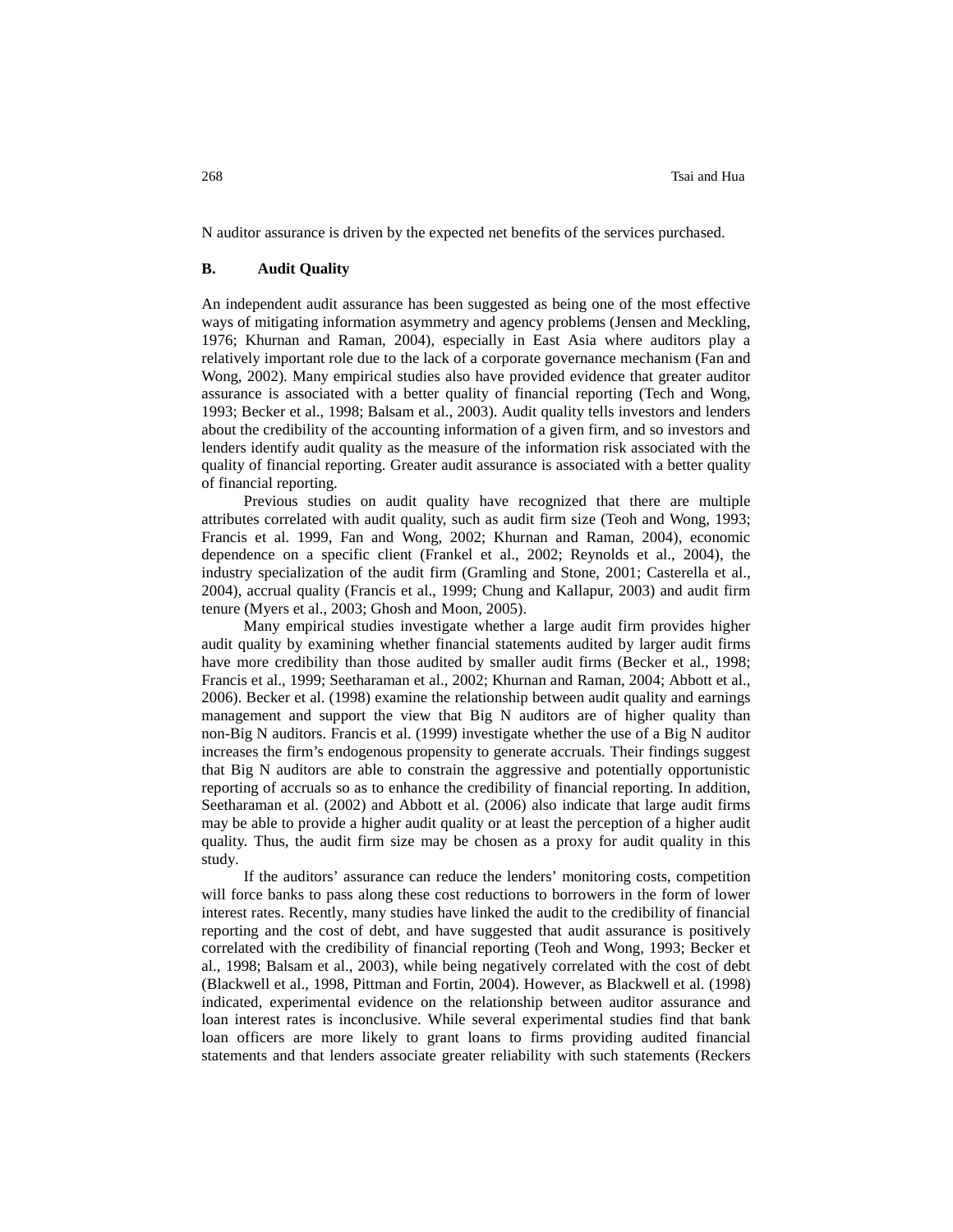and Pany, 1979; Pillsbury, 1985; Nair and Rittenberg, 1987), a number of experimental studies indicate that the effects of audit assurance on loan pricing are not consistent with their effects on loan officer perceptions (Johnson et al., 1983; Strawser, 1994; Bamber and Stratton, 1997).

In Taiwan, all the publicly-listed companies have been required by law to provide audited financial statements to public investors. Therefore, what matters is not why the audit service is demanded, but how the audit is valued by investors and lenders and how effective the audit is, because investors and lenders expect a high-quality audited financial statement to be really reliable. Based on the above explanation, we infer that the inconsistent empirical results regarding the relationship between auditor assurance and loan interest rates probably result from the different quality of auditor assurance and the different credit risk for the audited firms. The higher the firm's audit quality is, the lower the risk premium of its bank loan will be. Thus, we propose testing Hypothesis 1 as follows:

H1: A higher audit quality does cause a lower risk premium of bank loan.

## **C. Credit Rating and Interest Rates on Bank Loans**

Credit ratings are commonly used by lenders to measure the firm's overall level of default risk, because every credit is connected with a possible loss (Czarnitzki and Kraft, 2007). As Reeb et al. (2001) have indicated, a credit rating is a principal determinant in the cost of debt capital. Credit-rating agencies offer their services to potential lenders with regard to the probability of default of the firm in question. Based on a classification ranging from "excellent" to "very bad", the lender can judge how large the risk can be expected to be. In Taiwan, a firm's credit rating is measured based on the risk level of the Taiwan Corporate Credit Risk Index (TCRI) obtained from the Taiwan Economic Journal (TEJ) database. A total of 10 pieces of financial data  $1$  are integrated to obtain a score that receives a rating of between 1 and 9. The higher rating level of a firm means the higher credit risk that it has.

Recently, the importance of credit ratings has increased as the so-called "Basle II Capital Accord" requires that banks use external or internal ratings to determine the interest rates for individual credits to a specific firm.<sup>2</sup> The interest rates will then exhibit a broader spread than at present, and well-rated firms will profit from Basle II while badly-rated firms will have to pay more. The range of interest rates can be determined through the dependence on the expected risk of failure.

Based on the above explanation, a firm's loan interest rate is negatively related to its audit quality, while it is positively related to its credit rating. From this, we may infer that the interest rate benefits of bank loans through purchasing Big N audits will decrease as a firm's credit rating level increases. That is, the interest rate benefit of purchasing a Big N audit is a decreasing function of the firm's credit rating. Thus, we propose testing Hypothesis 2 and Hypothesis 3 as follows:

H2: A worse credit rating of a firm does result in a greater risk premium associated with its bank loan.

H3: A worse credit rating of a firm does give rise to fewer interest rate benefits when purchasing a Big N audit.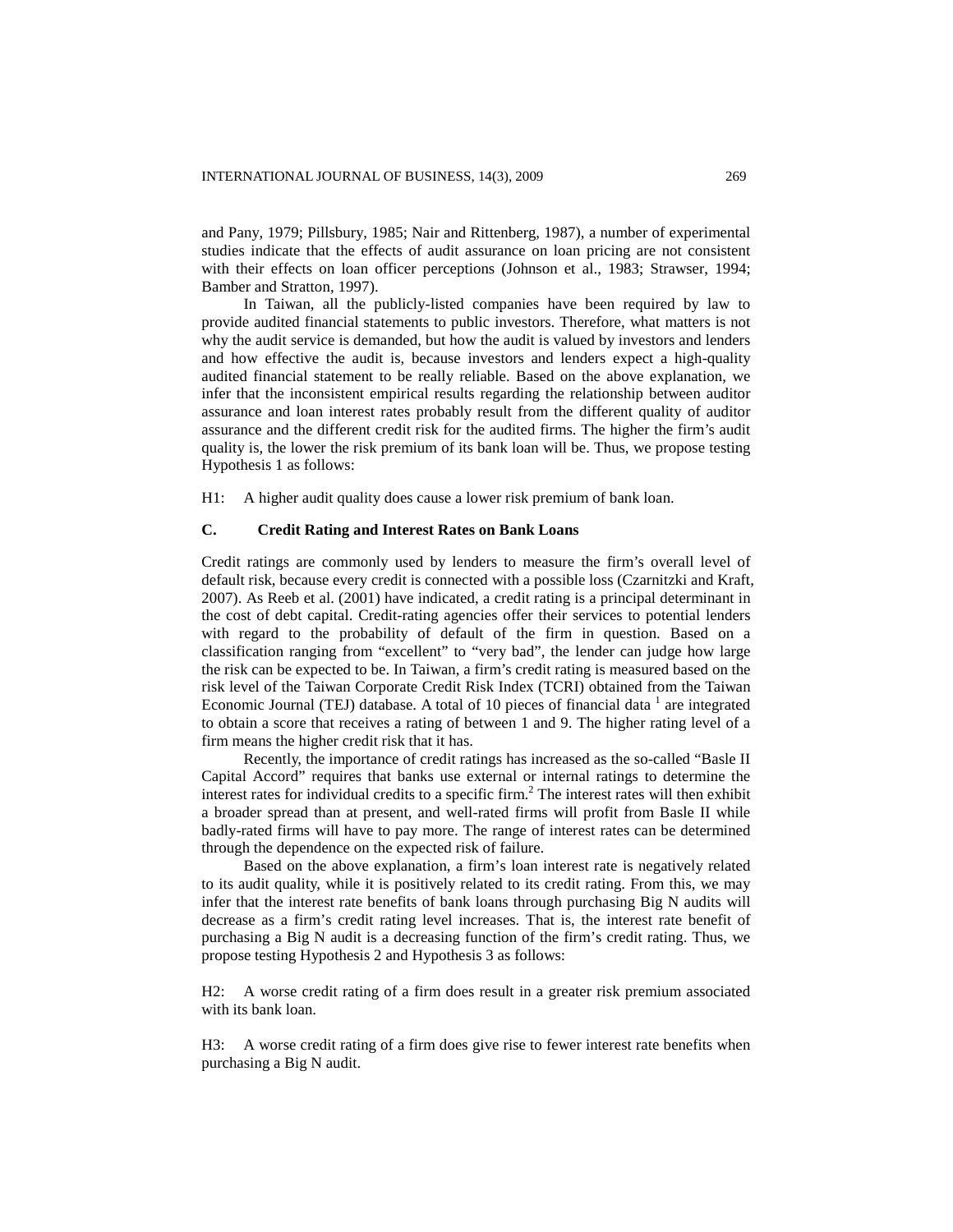## **D. Audit Firm Size and Audit Fees**

Prior studies have consistently shown that the Big N auditors charge higher audit fees than non-Big N auditors (Francis, 1984; Palmrose, 1986; Craswell et al., 1995). The possible reasons that have been offered are the brand name effect due to quality differentiation in the audit (Francis, 1984; Palmrose, 1986; Ferguson and Stokes, 2002) and a lower litigation rate for the Big N (Simon and Francis 1988; Gul et al., 2003).

Although some researchers find that the premium of Big N audit fees is not significant in the wake of the Enron affair (Ferguson and Stokes, 2002; Chaney and Philipich, 2002), many recent empirical studies indicate that the audit fees of Big N auditors have been significantly higher than those of non-Big N auditors following the Enron affair (Asthnan et al., 2004; Casterlla, et al., 2004; Mishra et al., 2005; Asthana and Krishnan, 2006). In Taiwan, the Big N auditors generally charge higher audit fees than non-Big N auditors for similar-sized SMEs. Since the publicly-listed SMEs are not required to pay higher audit fees for purchasing Big N audits, their demand for Big N auditor assurance is driven by the expected net benefits of the services purchased. Therefore, this study will also examine whether the SME's interest savings as a result of purchasing a Big N audit can cover the entire premium of Big N audit fees.

## **III. RESEARCH METHODOLOGY**

#### **A. Sample and Data Collection**

Our sample includes 186 publicly-listed SMEs with 1,038 annual observations of the last revolving bank loans active at the end of every year during the period 2001-2006. The revolving bank loans are borrowed from the Eight-Largest Banks in Taiwan. All the data needed for the variables used in this study are collected from the TEJ database, including loan interest rates, total assets, collateral, credit ratings, audit firm size, and so on. In addition, we use the interest rate for government Treasury securities as the risk-free interest rate in every year of our research period.

We study revolving bank loans and not term loans for several reasons. First, term loans are transaction-driven loans tied to specific assets, but revolving loans are relationship-driven (Berger and Udell, 1995). Secondly, term loans are often one-time loans or loans for nonrecurring purchases, while revolving loans are renewable annually and are mainly used to finance working capital. We believe that audit quality is more important at the margin in granting or pricing revolving loans as opposed to term loans. Finally, collateral is very specific and relatively easy to monitor in a term loan. However, in a revolving loan the collateral is often accounts receivable and inventory, which are more difficult to monitor, thus making the audit quality a more important consideration in the credit decision.

# **B. The Empirical Model**

In this study, we use a multivariate regression to examine the relationship between audit quality and interest rates on bank loans to SMEs in Taiwan, while controlling for other potentially important firm and loan characteristics. The empirical model is as follows: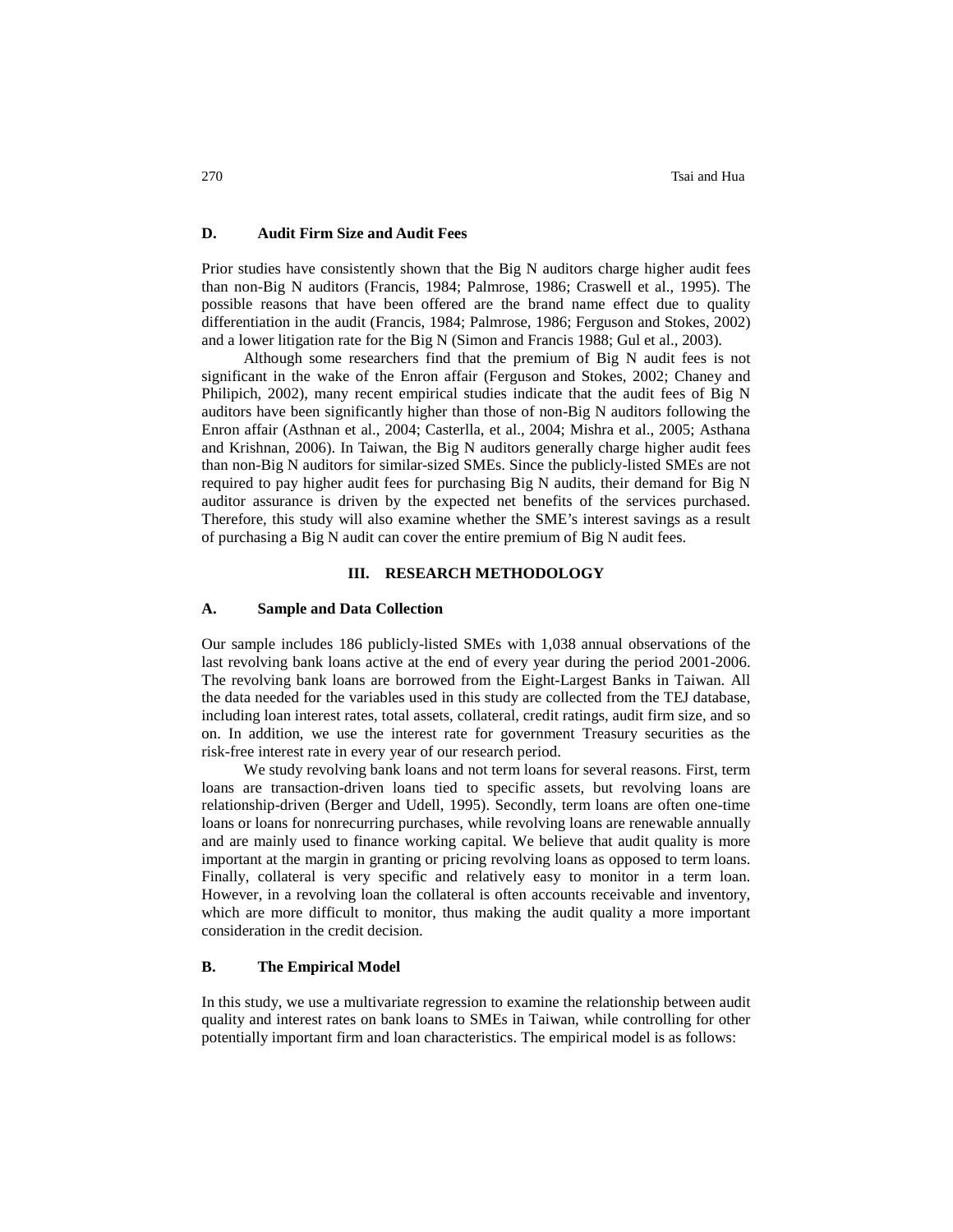$$
RP_{t} = \beta_{0} + \beta_{1}Ln (TA_{t}) + \beta_{2}CR_{t} + \beta_{3}COL_{t} Dummy + \beta_{4}AQ_{t} Dummy + \beta_{5}[AQ_{t} Dummy \times CR_{t}] + \epsilon
$$
\n(1)

where  $RP_t$  is the risk premium of bank loans for the firm in year t;  $Ln(TA_t)$  is the natural log of a firm's total assets at the end of year t, included to control for firm size;  $CR<sub>t</sub>$  is the credit rating for the firm in year t;  $COL<sub>t</sub>$  Dummy is the dummy variable used to control for the effect of collateral on the interest rate;  $AQ_t$  Dummy is the dummy variable used as a proxy for audit quality, which equals one for loans of Big N audited firms and zero for loans of non-Big N audited firms; and  $AQ_t$  Dummy  $\times CR_t$  is the interaction term between audit quality and the credit rating for the firm. A discussion of these variables follows.

Our dependent variable is the risk premium of the bank loan, which is equal to the interest rate for the bank loan minus the risk-free interest rate. The bank loans in our sample are annually renewable revolving credit loans borrowed by the SMEs from the Eight-Largest Banks in Taiwan during the period from 2001 to 2006, and each firm's yearly observation is the interest rate on its last loan in every sample year.

To control for firm size, we include the independent variable  $Ln(TA_t)$ . We expect interest rates to vary inversely with firm size because loan officers tend to view larger firms as less risky (Sinkey, 1998; Chkir and Cosset, 2001), and because larger firms tend to have better reputations in debt markets (Diamond, 1989). Petersen and Rajan (1994) find a significantly negative relationship between loan interest rates and firm size. Similarly, Blackwell and Winters (1997) also find that loan interest rates are negatively related to both firm size and the frequency of monitoring by loan officers. The logarithmic specification allows for a decreasing marginal effect of firm size on the interest rate on bank loan.

Our credit risk control variable is  $CR_t$ , the credit rating for the firm. Credit ratings are commonly used by lenders to measure the firm's overall level of default risk. We expect the credit rating variable to have a positive coefficient because the credit rating is a principal determinant in the cost of debt capital (Reeb et al., 2001). In Taiwan, a firm's credit rating is measured by the risk level of the Taiwan Corporate Credit Risk Index (TCRI) obtained from the TEJ database. By integrating 10 different kinds of financial data, a score representing a rating is obtained that ranges between 1 and 9. The higher the rating level a firm has, the higher the credit risk that it has.

To control for the effect of collateral on the interest rate, we include a dummy variable COL. Dummy that equals one in the presence of collateral and zero otherwise. Previous research has found collateral to be associated with both higher credit risk and higher interest rates (Berger and Udell, 1990; Blackwell and Winters, 1997). Therefore, we expect this dummy variable to have a positive coefficient.

Many empirical studies support the view that audit firm size is positively correlated with audit quality (Teoh and Wong, 1993; Becker et al., 1998; Francis et al., 1999; Abbott et al., 2006). Therefore, in this study we choose audit firm size as a proxy for audit quality. The dummy variable  $AQ_t$  Dummy equals one for the loans of Big N audited firms and zero for the loans of non-Big N audited firms. Its coefficient measures the average difference in interest rates between Big N and non-Big N audited firms holding other characteristics constant. If the presence of a Big N audit is associated with a lower interest rate, the  $AO_t$  Dummy will have a negative coefficient.

Based on our previous arguments that the interest rate benefits of bank loans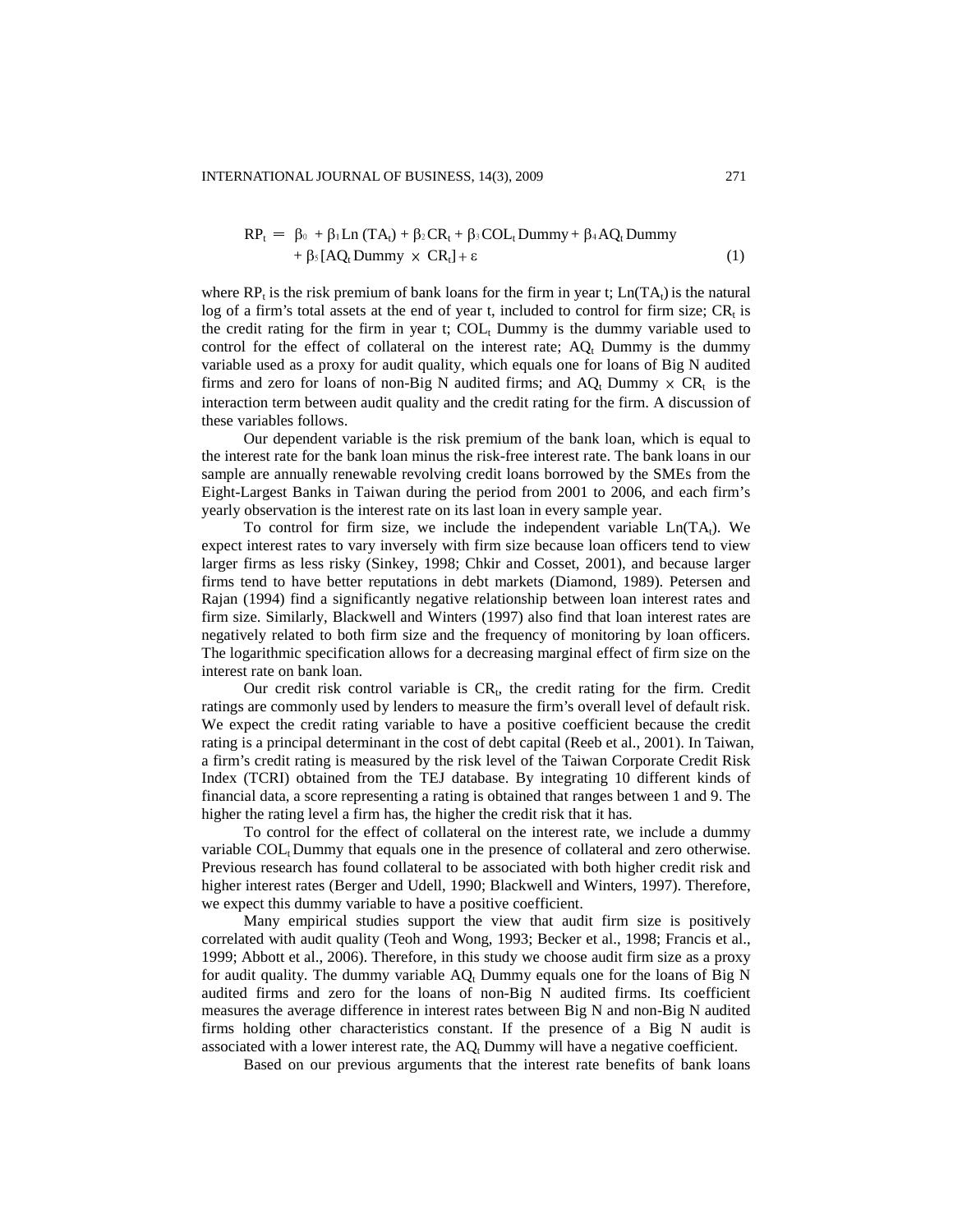resulting from purchasing Big N audits will vary with the firm's credit rating, we include the interaction term between audit quality and the credit rating for the firm,  $AQ_t$ Dummy  $\times$  CR<sub>t</sub>. If the interest rate benefits of purchasing a Big N audit are a decreasing function of the firm's credit rating, the coefficient of this interaction term will be positive.

# **IV. EMPIRICAL RESULTS**

### **A. Descriptive Statistics**

Table 1 presents descriptive statistics based on the levels of audit quality, which are surrogated by the dichotomous variable for Big N and non-Big N audits. Of the 186 publicly-listed SMEs with 1,038 annual observations in the sample, 66% provide Big N audited financial statements and 34% provide non-Big N audited financial statements. From Table 1, we find that, on average, Big N audited firms pay lower interest rates and have greater total assets than those of non-Big N audited firms. On the other hand, we find no significant differences between Big N audited firms and non-Big N audited firms in terms of the levels of credit ratings and the incidence of collateral.

|                         | Level of Audit       | Number   |           | Standard  |                |              |              |
|-------------------------|----------------------|----------|-----------|-----------|----------------|--------------|--------------|
| Variables               | Firm Size            | of Firms | Mean      | Deviation | Minimum        | Median       | Maximum      |
| <b>Basis Points</b>     | <b>Big N Audited</b> | 684      | 172       | 138       | $-75$          | 125          | 665          |
| above                   | Sample               |          |           |           |                |              |              |
| <b>Risk-free Rate</b>   | Non-Big N Audited    |          |           |           |                |              |              |
|                         | Sample               | 354      | 185       | 123       | -69            | 148          | 556          |
|                         | <b>Total Sample</b>  | 1038     | 177       | 133       | $-75$          | 137          | 665          |
| <b>Total Assets</b>     | <b>Big N Audited</b> |          |           |           |                |              |              |
| (NT\$000)               | Sample               | 684      | 1,302,506 | 1,365,554 | 234,832        | 992,372      | 16, 125, 172 |
|                         | Non-Big N Audited    |          |           |           |                |              |              |
|                         | Sample               | 354      | 1,266,041 | 855,500   | 127,107        | 968,780      | 4,655,668    |
|                         | <b>Total Sample</b>  | 1038     | 1.290.069 | 1,215,569 | 127,107        | 982,960      | 16, 125, 172 |
| <b>Credit Ratings</b>   | <b>Big N Audited</b> |          |           |           |                |              |              |
| a                       | Sample               | 684      | 5.75      | 1.18      | 3.00           | 5.00         | 9.00         |
|                         | Non-Big N Audited    |          |           |           |                |              |              |
|                         | Sample               | 354      | 5.75      | 1.25      | 3.00           | 5.00         | 9.00         |
|                         | <b>Total Sample</b>  | 1038     | 5.75      | 1.20      | 3.00           | 5.00         | 9.00         |
| Collateral <sup>b</sup> | <b>Big N Audited</b> |          |           |           |                |              |              |
|                         | Sample               | 684      | 0.49      | 0.50      | $\mathbf{0}$   | $\mathbf{0}$ | 1            |
|                         | Non-Big N Audited    |          |           |           |                |              |              |
|                         | Sample               | 354      | 0.58      | 0.50      | $\mathbf{0}$   | 1            | 1            |
|                         | <b>Total Sample</b>  | 1038     | 0.52      | 0.50      | $\overline{0}$ |              |              |

**Table 1** Descriptive statistics for a sample of 1,038 revolving bank loans during the period 2001-2006

a The SMEs' credit ratings are measured by the risk level of Taiwan Corporate Credit Risk Index (TCRI). The credit ratings categorized from levels 1 to 9. The higher rating of a firm means the higher credit risk it has.

<sup>b</sup> The Collateral Dummy equals one for collateralized loans and 0 otherwise.

Data source: The Taiwan Economic Journal (TEJ) database.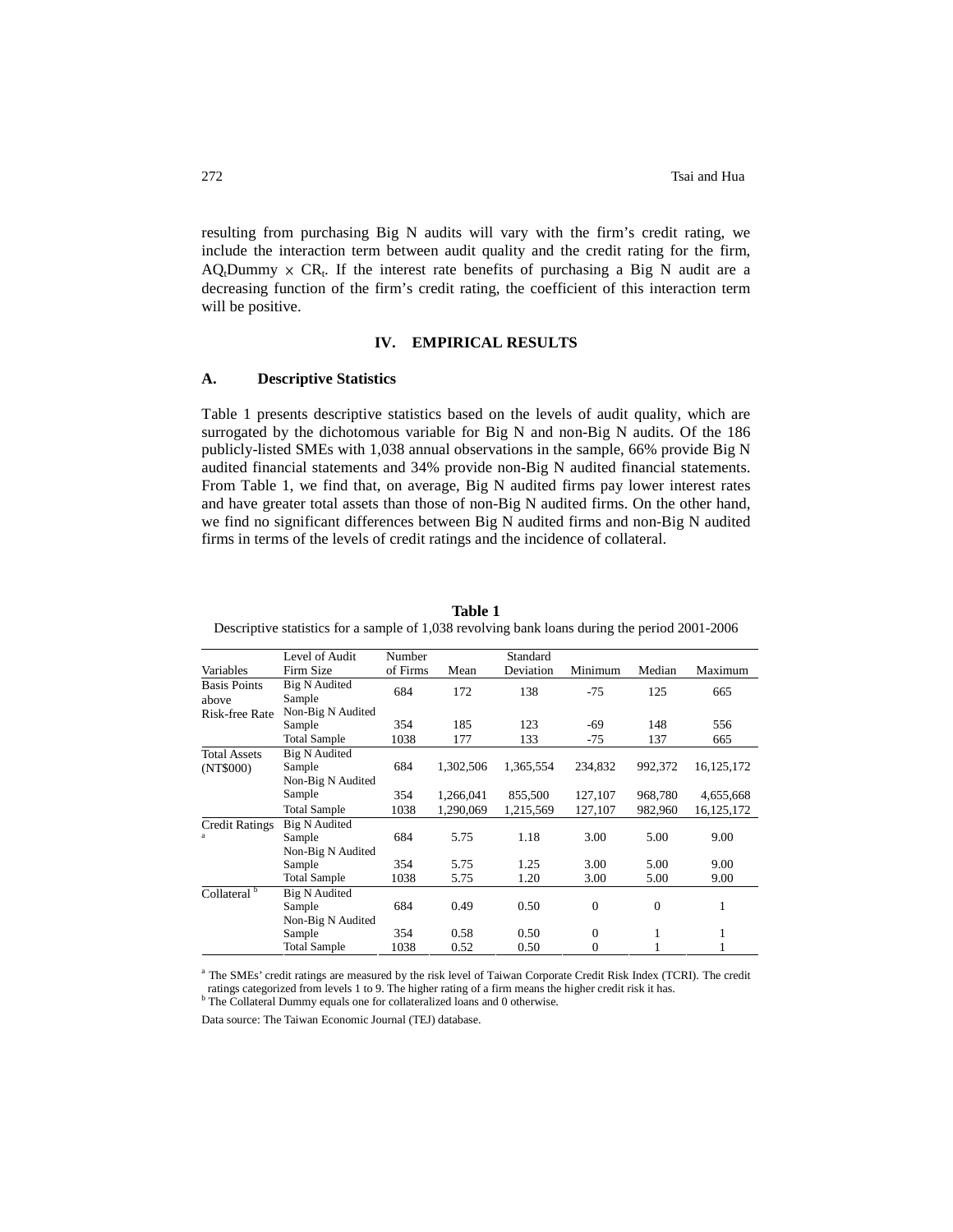Table 2 provides a summary of the TCRI credit ratings for the sample SMEs in our study. The TCRI credit ratings are computed using a conversion process involving ten different types of financial data for each company, which are then categorized into 9 levels of credit ratings. The higher the rating levels of a firm, the higher the credit risk that it has. A TCRI credit rating ranging from levels 1 to 4 represents low risk; levels 5 and 6 represent medium risk, and levels 7 to 9 represent high risk.

| <b>Credit Ratings</b>               |          |          | $\overline{3}$ | $\overline{4}$   | 5         | 6  |    |    | 9   | Number of<br>observations |
|-------------------------------------|----------|----------|----------------|------------------|-----------|----|----|----|-----|---------------------------|
| Big N Audited firms                 | $\bf{0}$ | $\theta$ | $\blacksquare$ | $\theta$         | 29 15     |    | 95 | 63 | -10 | 684                       |
| Non-Big N Audited<br>firms          | $\Omega$ | $\theta$ | 2              | 8                | - 16<br>2 | 84 | 42 | 16 | -20 | 354                       |
| Total No. of<br><b>Observations</b> |          |          |                | 8<br>$\mathbf Q$ | 45<br>Q   | 24 | 13 | 79 | 30  | 1038                      |

**Table 2** The TCRI credit ratings for a sample of 1,038 SMEs in Taiwan

The SMEs' credit ratings for the Big N audited and non-Big N audited firms in this study are measured by the risk level of Taiwan Corporate Credit Risk Index (TCRI). The credit ratings categorized from levels 1 to 9 are computed using a ten financial data conversion process for each company. The higher rating of a firm means the higher credit risk it has. The 10 financial data are the ROE, ROA, Operating profit ratio, Quick ratio, Interest payout ratio, Debt to equity ratio, Months accounts receivable outstanding, Months sales outstanding, Operating income, and Total assets. Data source: The Taiwan Economic Journal (TEJ) database.

## **B. Regression Results**

Our empirical results are presented in Table 3. The first column contains coefficient estimates for the regression equation (1) based on the entire sample of 1,038 revolving bank loans and provides the basic tests of the hypothesized relationship between audit quality and loan interest rates (regression 4.1). The second column contains estimates of the regression equation (1) for a rating-matched sample of 686 revolving bank loans (regression 4.2).

From the first column on Table 3, the regression results are indicative of a good explanatory power (the adjusted  $R^2$  value is 0.162) and the F-statistic is significant at the 0.01 level. The coefficient of the  $AQ_t$  Dummy is significantly (P-value = 0.008) and negatively (-0.954) related to the interest rates on bank loans, suggesting that firms providing Big N audited financial statements pay lower interest rates, on average, than firms providing non-Big N audited financial statements. Hypothesis H1 is found to hold. Previous studies have linked the audit to the cost of debt and have suggested that audit assurance is negatively correlated with the cost of debt (Blackwell et al., 1998, Pittman and Fortin, 2004). However, Bamber and Stratton (1997) suggest that the empirical results regarding the relationship between auditor assurance and loan interest rates are inconsistent. Our study further provides new empirical evidence that audit quality is negatively correlated with the cost of debt. This may be a resolution of the inconsistent results.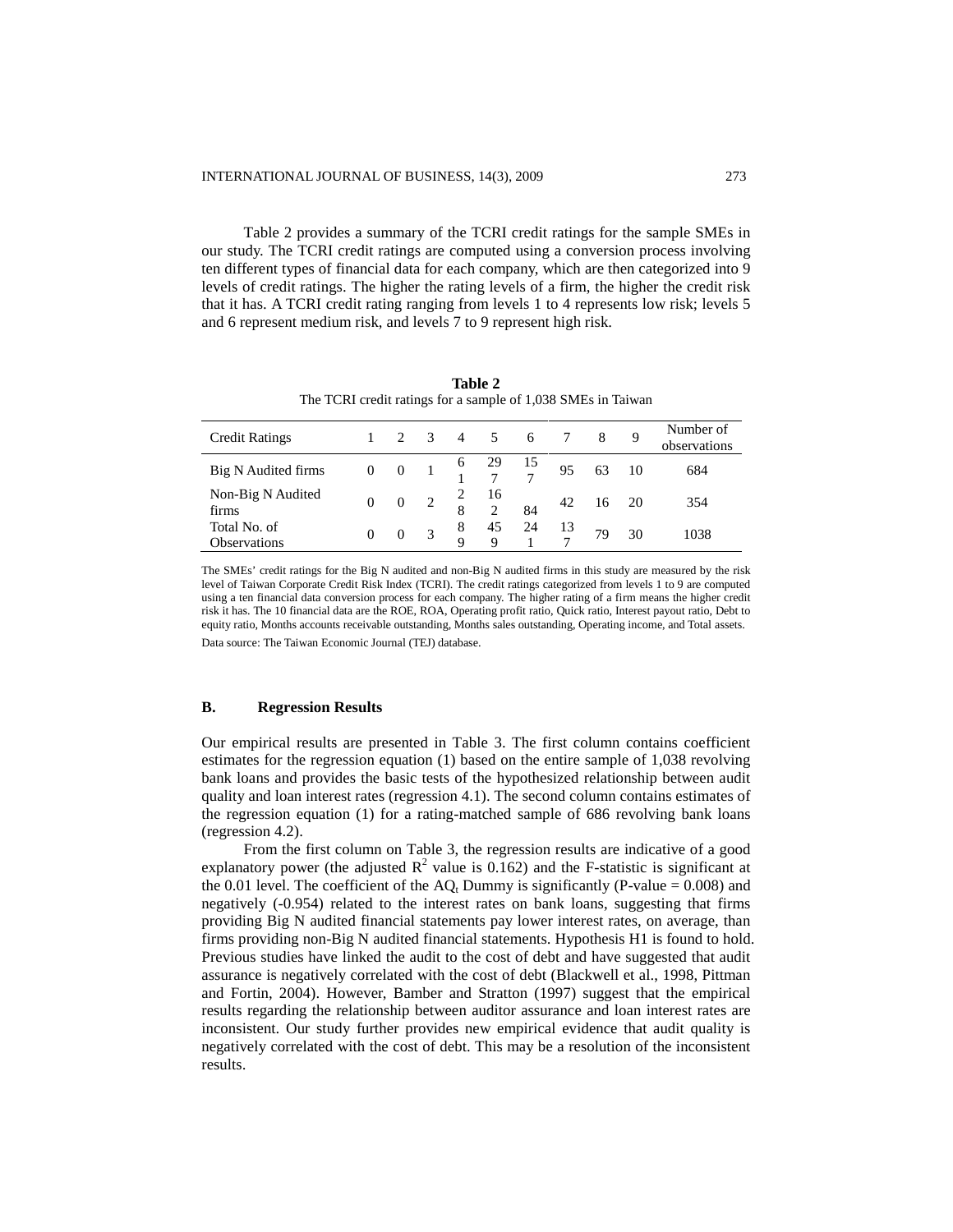#### **Table 3**

Ordinary least squares regression results for a sample of 1,038 revolving bank loans active at the end of each year during the period 2001-2006 (dependent variable is loan interest rate minus the risk-free rate)

| Independent Variables <sup>a</sup>   | Regression 4.1<br>Full sample          |                      | Regression 4.2<br>Rating-matched sample b |                      |  |
|--------------------------------------|----------------------------------------|----------------------|-------------------------------------------|----------------------|--|
|                                      | Coefficient<br>(Standard<br>deviation) | p-value <sup>c</sup> | Coefficient<br>(Standard<br>deviation)    | p-value <sup>c</sup> |  |
| Intercept                            | 5.717<br>(0.940)                       | 0.000                | 6.193<br>(1.032)                          | 0.000                |  |
| Ln (Total Assets)                    | $-0.382$<br>(0.062)                    | 0.000                | $-0.438$<br>(0.072)                       | 0.000                |  |
| <b>Credit Ratings</b>                | 0.232<br>(0.053)                       | 0.000                | 0.287<br>(0.042)                          | 0.000                |  |
| Collateral Dummy                     | 0.157<br>(0.077)                       | 0.043                | 0.145<br>(0.095)                          | 0.062                |  |
| $AQ_1$ Dummy                         | $-0.954$<br>(0.392)                    | 0.008                | $-0.087$<br>(0.095)                       | 0.047                |  |
| $AQ_t$ Dummy $\times$ Credit Ratings | 0.146<br>(0.067)                       | 0.015                |                                           |                      |  |
| Number of Observations               | 1038                                   |                      | 686                                       |                      |  |
| Adjusted R                           | 0.162                                  |                      | 0.146                                     |                      |  |
| F-statistic                          | 30.830                                 | 0.000                | 22.825                                    | 0.000                |  |

<sup>a</sup> Ln (Total Assets) is the natural logarithm of the borrowing firm's total assets (NT \$000); Credit Ratings is the credit rating level of the borrowing firm; the COL<sub>t</sub>. Dummy equals one for collateralized loans and zero otherwise; the  $AQ_t$  Dummy equals one for the Big N audited firm and zero for the non-Big N audited firm;  $AQ_t$  Dummy  $\times$  Credit Ratings is the interaction term between audit quality and the credit rating for the borrowing firm.

<sup>b</sup> The Rating-matched sample was constructed by matching 343 Big N audited and 343 non-Big N audited firms with the same credit rating level (one by one).

<sup>c</sup> The p-values are for two-tailed t-tests.

On the other hand, the empirical regression results document that the coefficient of  $CR_t$  is both significantly (P-value = 0.000) and positively (0.232) related to the interest rates on bank loans, indicating that a firm with a higher credit rating pays a higher interest rate, on average, than a firm with a lower credit rating. Thus, Hypothesis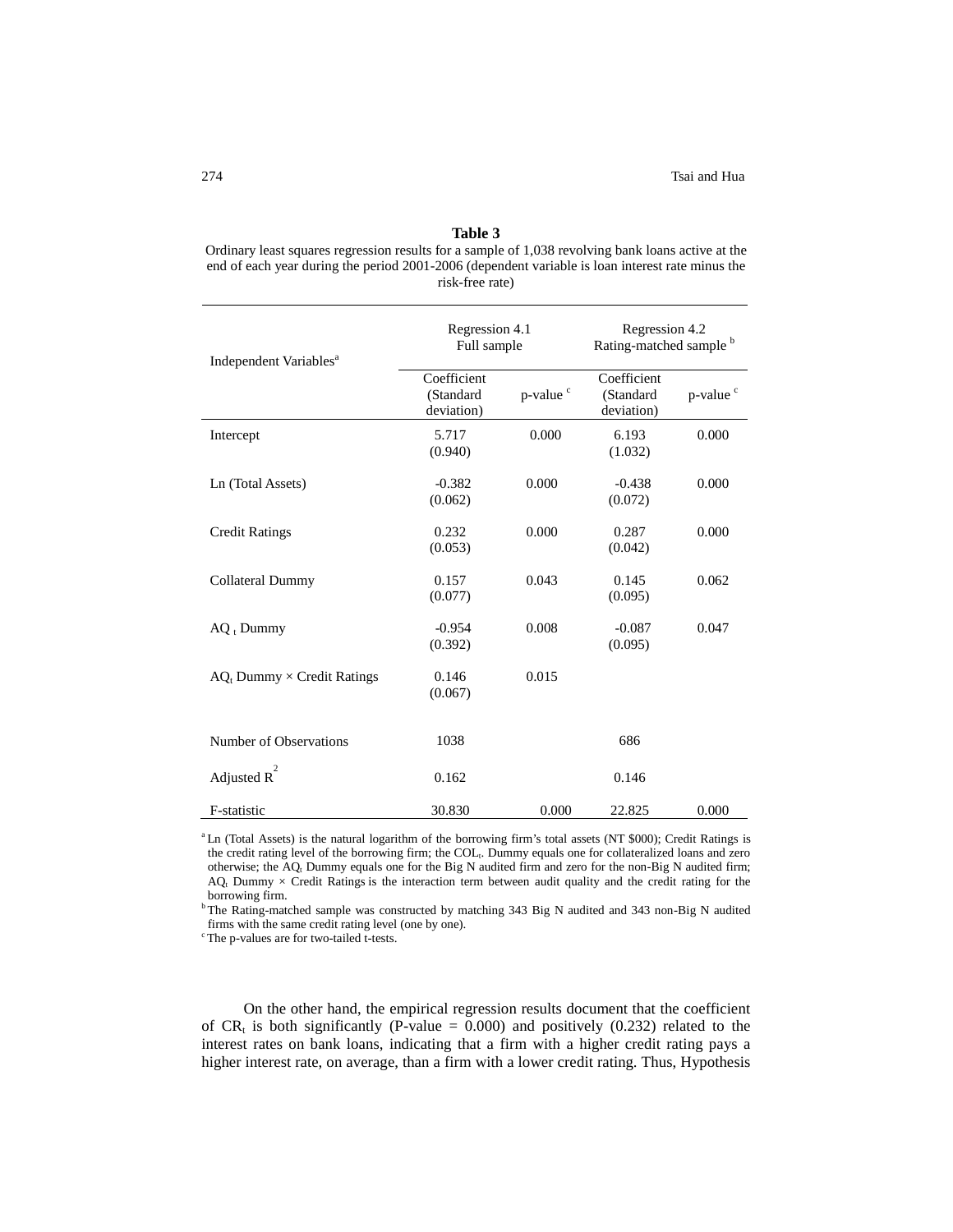H2 is found to hold. These results are consistent with those of other studies (Reeb et al., 2001; Czarnitzki and Kraft, 2007), which suggests that well credit-rated firms will pay lower interest rates while badly credit-rated firms will have to pay higher interest rates.

Furthermore, the regression results also show that the coefficient of  $AQ_t$  Dummy  $\times$  CR<sub>t</sub> is both significantly (P-value = 0.015) and positively (0.146) related to the interest rates on bank loans, indicating that the interest rate savings resulting from purchasing a Big N audit are decreasing with the firm's credit rating. For example, the coefficients suggest that a firm with a level 3 TCRI credit rating saves 51.6 basis points  $(-0.954+0.146\times3)$ , while one with a level 5 credit rating saves 22.4 basis points  $(-0.954+0.146\times5)$  of loan interest rate by purchasing a Big N audit. Hypothesis H3 is therefore also found to hold. Thus, a credit rating is crucial in determining the effects of audit quality on the loan interest rates. This result is consistent with what was suggested by Reeb et al. (2001), which is that a credit rating is a principal component of the cost of debt capital.

In addition, we conducted two diagnostic tests. First, we estimated regression equation (1) without the  $AQ_t$  Dummy variables to examine the stability of the control variable coefficients and their incremental explanatory power. The coefficients in this specification are similar in sign, magnitude, and statistical significance to those in regression equation (1). Adding the AQ<sub>t</sub> Dummy variables increases the adjusted  $R^2$ value from 0.146 to 0.162. Second, we estimated the regression equation (1) with dummy variables for industries as a whole, the electronics industry and the non-electronics industries. Adding the industry dummy variables does not materially change our results.

## **C. Do the Interest Rate Savings Cover the Premium of Big N Audit Fees?**

In this study, we address the effects of credit rating using a rating-matched subsample. Our rating-matched subsample contains 343 Big N audited observations and 343 non-Big N audited observations. The descriptive statistics in Table 4 show that the Big N audited and non-Big N audited observations in this sample are matched on the same credit rating levels (one by one). As a result, a finding of a significant interest rate difference between Big N audited and non-Big N audited observations would suggest that the SMEs for a given credit rating can reduce their interest rates by providing Big N audits.

Using these 686 observations, we estimate regression equation (1), in which we omit the interaction term  $AQ_t$  Dummy  $\times CR_t$ . We omit this variable because in the rating-matched subsample the interest rate difference between Big N audited and non-Big N audited observations does not vary with the firm's credit rating. The results are reported in the second column of Table 4 (regression 4.2). The coefficient of the  $AQ_t$  Dummy is negative (-0.087) and statistically significant at the 0.047 level. The coefficient estimate suggests that a Big N audited SME in the rating-matched subsample pays an interest rate that is 8.7 basis points lower on average than that of a non-Big N audited SME, ceteris paribus.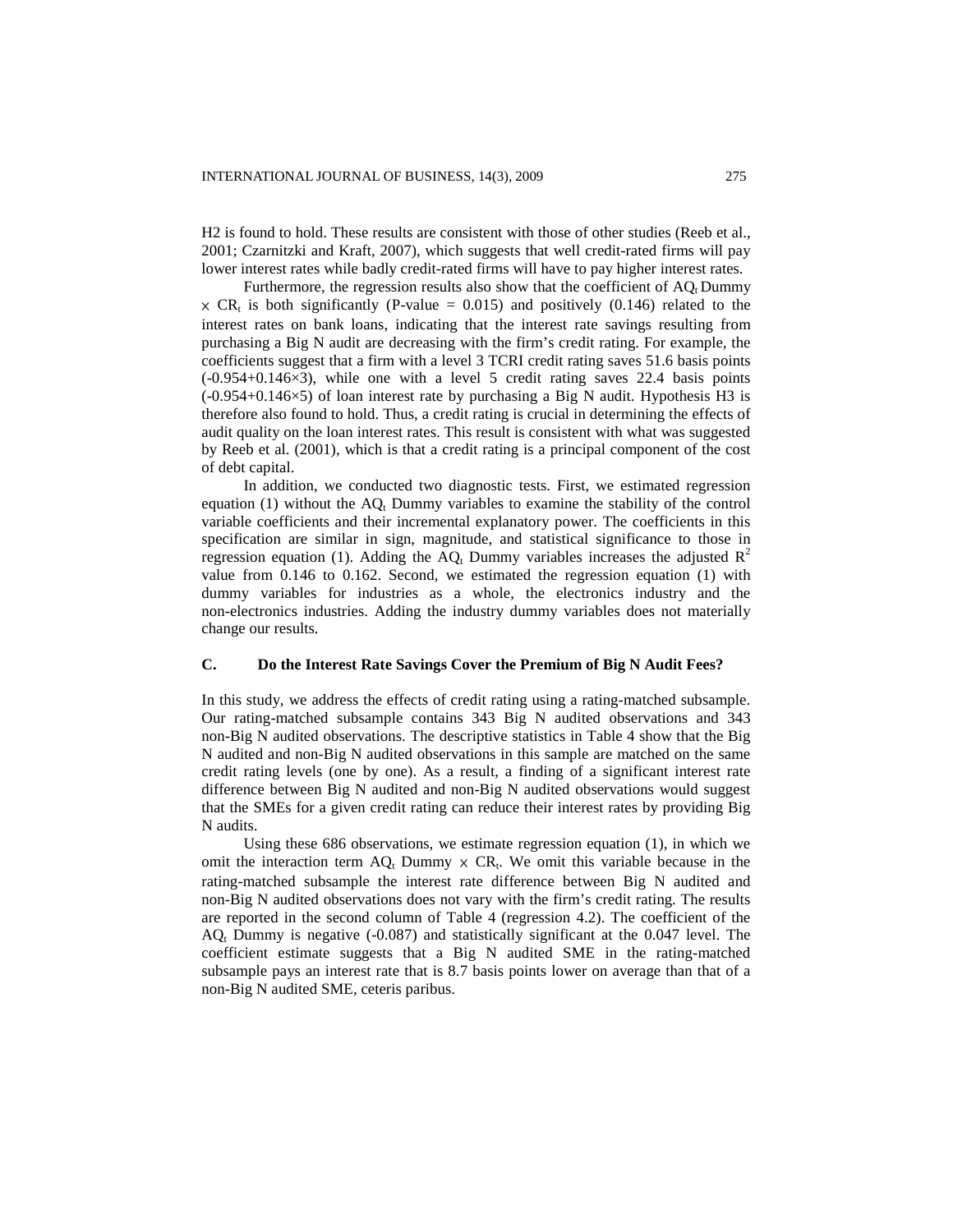| Table 4 |  |
|---------|--|
|---------|--|

Descriptive statistics of big N/non-big N audits for the credit rating-matched subsample of active bank loans at the end of each year during the period 2001-2006

|                                                  | Big N                | Non Big N            |
|--------------------------------------------------|----------------------|----------------------|
| Rating-Matched Subsample <sup>a</sup>            | <b>Audited Firms</b> | <b>Audited Firms</b> |
| Minimum Total Assets (\$000)                     | 234,832              | 127,107              |
| Mean Total Assets (\$000)                        | 1,441,574            | 1,284,572            |
| Median Total Assets (\$000)                      | 1,008,578            | 968,878              |
| Maximum Total Assets(\$000)                      | 16, 125, 172         | 4,655,668            |
| Mean Basis Point above Prime Rate                | 173.05               | 182.20               |
| Minimum Credit Rating                            | 3.00                 | 3.00                 |
| Mean Credit Rating                               | 5.66                 | 5.66                 |
| Median Credit Rating                             | 9.00                 | 9.00                 |
| Maximum Credit Rating                            | 5.00                 | 5.00                 |
| Mean Debt Ratio (Total Debt / Total<br>Assets)   | 0.46                 | 0.42                 |
| Median Debt Ratio (Total Debt / Total<br>Assets) | 0.47                 | 0.43                 |
| Proportion of Firms Providing Collateral         | 0.68                 | 0.55                 |
| Number of Observations                           | 343                  | 343                  |

<sup>a</sup> The credit rating-matched subsample was constructed by matching 343 Big N audited and 343 non-Big N audited firms with the same credit rating level (one by one).

Data source: The Taiwan Economic Journal (TEJ) database.

A comprehensive analysis of the extent to which the marginal interest rate benefit of a Big N audit implied by our regression coefficients covers the premium of Big N audit fees would require firm-specific audit fees. While these data are not available to us, we obtained a formal schedule of audit fees from a Big N audit firm and two informal schedules of audit fees from two non-Big N audit firms operating in Taiwan. We believe that these rates are representative of the Big N audit fees and non-Big N audit fees charged to the SMEs in our sample. The audit fee schedule from the Big N audit firm and the average audit fee schedule from the two non-Big N audit firms are presented in Table 5 along with calculations of the implied interest savings and net benefits for each category. In Table 5, the implied interest savings are calculated using the regression coefficient of the  $AQ_t$  Dummy from the rating-matched subsample (-0.087 from regression 4.2).

The median-sized firm in the audit fee category with total assets less than or equal to NT\$500 million has a median loan amount of NT\$100 million. The 8.7 basis point savings translate into savings of NT\$87,000 on a \$100 million loan (i.e., 0.00087 x NT\$100 million), covering the entire premium of Big N audit fees (NT\$30,000-60,000) and resulting in a net benefit of NT\$27,000-57,000 for a firm in the smallest size category. In the second size category, i.e., firms with NT\$500- NT\$1,000 million in assets, the estimated interest savings are approximately NT\$144,000, covering the entire premium of Big N audit fees and resulting in a net benefit of NT\$64,000-84,000. In the third and fourth size categories, i.e., firms with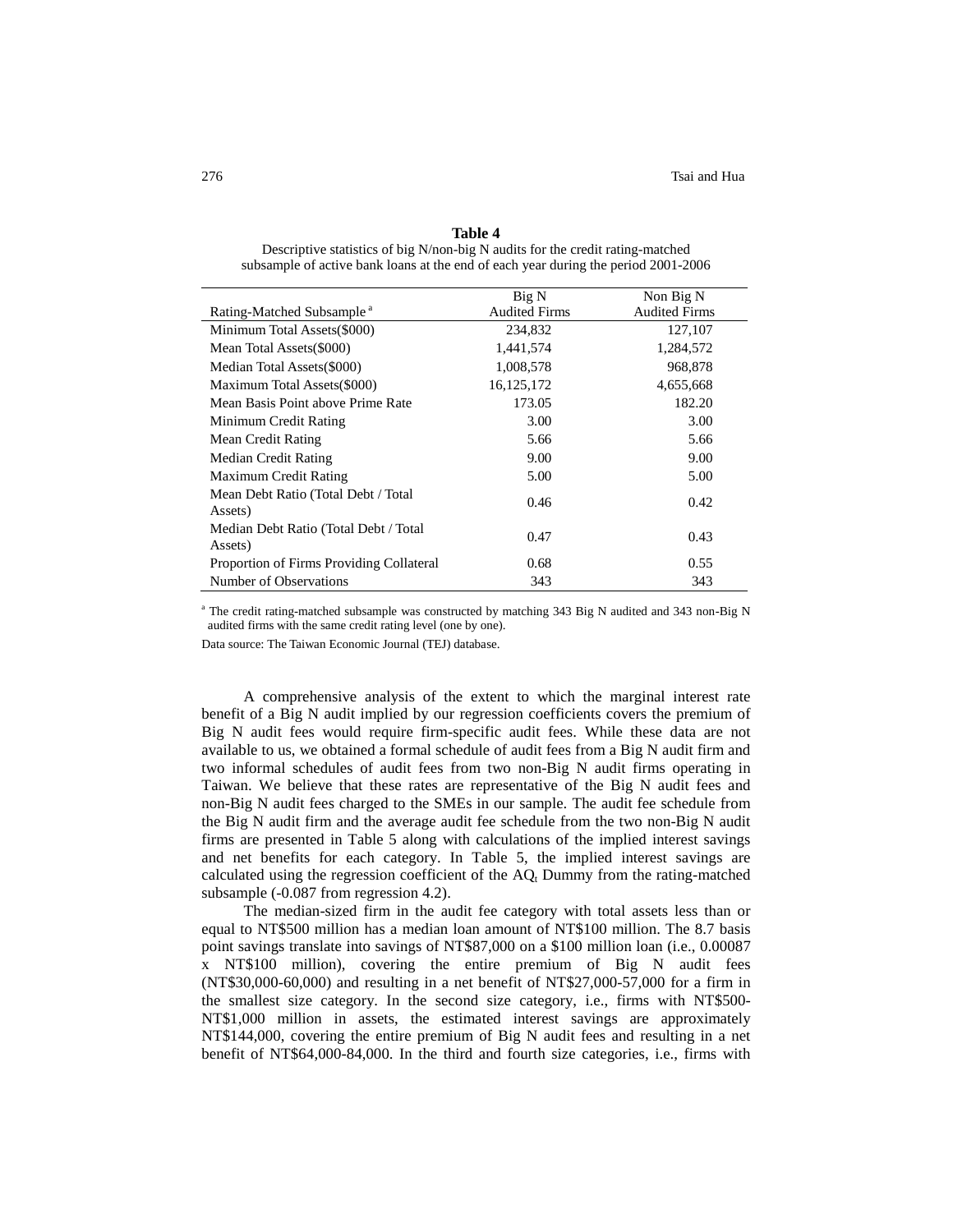NT\$1,000-2,000 million and NT\$2,000-3,000 million in assets, respectively, the estimated interest savings are approximately NT\$272,000 and NT\$480,000, respectively, covering the entire premium of Big N audit fees and resulting in net benefits of NT\$168,000-192,000 and NT\$350,000-376,000, respectively. Next, in the fifth and sixth size categories, i.e., firms with NT\$3,000-5,000 million and NT\$5,000-10,000 million in assets, respectively, the estimated interest savings are approximately NT\$702,000 and NT\$1,496,000, respectively, covering the entire premium of Big N audit fees and resulting in net benefits of NT\$542,000-572,000 and NT\$1,296,000-1,336,000, respectively. Finally, in the largest size category, the firms save NT\$3,751,000 and obtain NT\$3,501,000-3,551,000 in net benefits.

From the above calculations of the implied interest savings and net benefits, we find that the interest savings from purchasing a Big N audit can cover the entire premium of the audit fees charged by Big N audit firms and result in net benefits in every size category. Consequently, we believe that our estimates of the interest rate benefits from obtaining a Big N audit are both economically and statistically significant.

| <b>Total Assets</b>          | Median<br>Total<br>Assets<br>for Big N<br>Audited<br>Firms | Range of<br><b>Audit Fees</b><br>Reported by<br>a Big N<br>Audit Firm<br>(NT\$000) | Range of<br><b>Audit Fees</b><br>Reported<br>by two<br>non-Big<br>N Audit<br>Firms<br>(NT\$000) | The<br>Premium<br>of Big N<br>audit fees<br>(NT\$000) | Median<br>Loan<br>Amount<br>for Big N<br>Audited<br>Firms<br>(NT\$000) | Implied<br>Dollar<br>Interest<br>Savings<br>from<br>Purchasing<br>a Big N<br>Audit <sup>a</sup><br>(NT\$000) | <b>Implied Net</b><br>Benefits of<br>Purchasing<br>a Big N<br>Audit<br>(NT\$000) |
|------------------------------|------------------------------------------------------------|------------------------------------------------------------------------------------|-------------------------------------------------------------------------------------------------|-------------------------------------------------------|------------------------------------------------------------------------|--------------------------------------------------------------------------------------------------------------|----------------------------------------------------------------------------------|
| $\leq$ \$500 million         | 419 million                                                | 200-300                                                                            | 170-240                                                                                         | 30-60                                                 | 100,000                                                                | 87                                                                                                           | 27-57                                                                            |
| \$500-\$1,000<br>million     | 770 million                                                | 300-400                                                                            | 240-320                                                                                         | 60-80                                                 | 165,000                                                                | 144                                                                                                          | 64-84                                                                            |
| \$1,000-\$2,000<br>million   | 1,322<br>million                                           | 400-520                                                                            | 320-416                                                                                         | 80-104                                                | 313,000                                                                | 272                                                                                                          | 168-192                                                                          |
| \$2,000-\$3,000<br>million   | 2,301<br>million                                           | 520-650                                                                            | 416-520                                                                                         | 104-130                                               | 552,000                                                                | 480                                                                                                          | 350-376                                                                          |
| \$3,000-\$5,000<br>million   | 3,296<br>million                                           | 650-800                                                                            | 520-640                                                                                         | 130-160                                               | 807,000                                                                | 702                                                                                                          | 542-572                                                                          |
| \$5,000-\$10,000<br>million  | 6,191<br>million                                           | 800-1,000                                                                          | 640-800                                                                                         | 160-200                                               | 1,720,000                                                              | 1,496                                                                                                        | 1,296-1,336                                                                      |
| \$10,000-\$20,000<br>million | 11,391<br>million                                          | 1,000-1,250                                                                        | 800-1,000                                                                                       | 200-250                                               | 4,312,000                                                              | 3,751                                                                                                        | 3,501-3,551                                                                      |

**Table 5** Comparison of typical big N and non-big N audit fees with estimated interest savings and net benefits from purchasing a big N audit

<sup>a</sup> The implied dollar savings are obtained by applying the estimated interest rate savings of 8.7 basis points (coefficient of the AQ<sub>t</sub> Dummy from regression 4.2 in Table 3) to the median loan amount in the category. The implied net benefits of purchasing a Big N audit are obtained by the implied dollar interest rate savings minus the premium of Big N audit fees.

Data source: The formal range of Big N audited fees is collected from a Big N audit firm operating in Taiwan. The informal range of non-Big N audited fees is collected and averaged from two non-Big N audit firms operating in Taiwan. Other data are collected from the Taiwan Economic Journal (TEJ) database.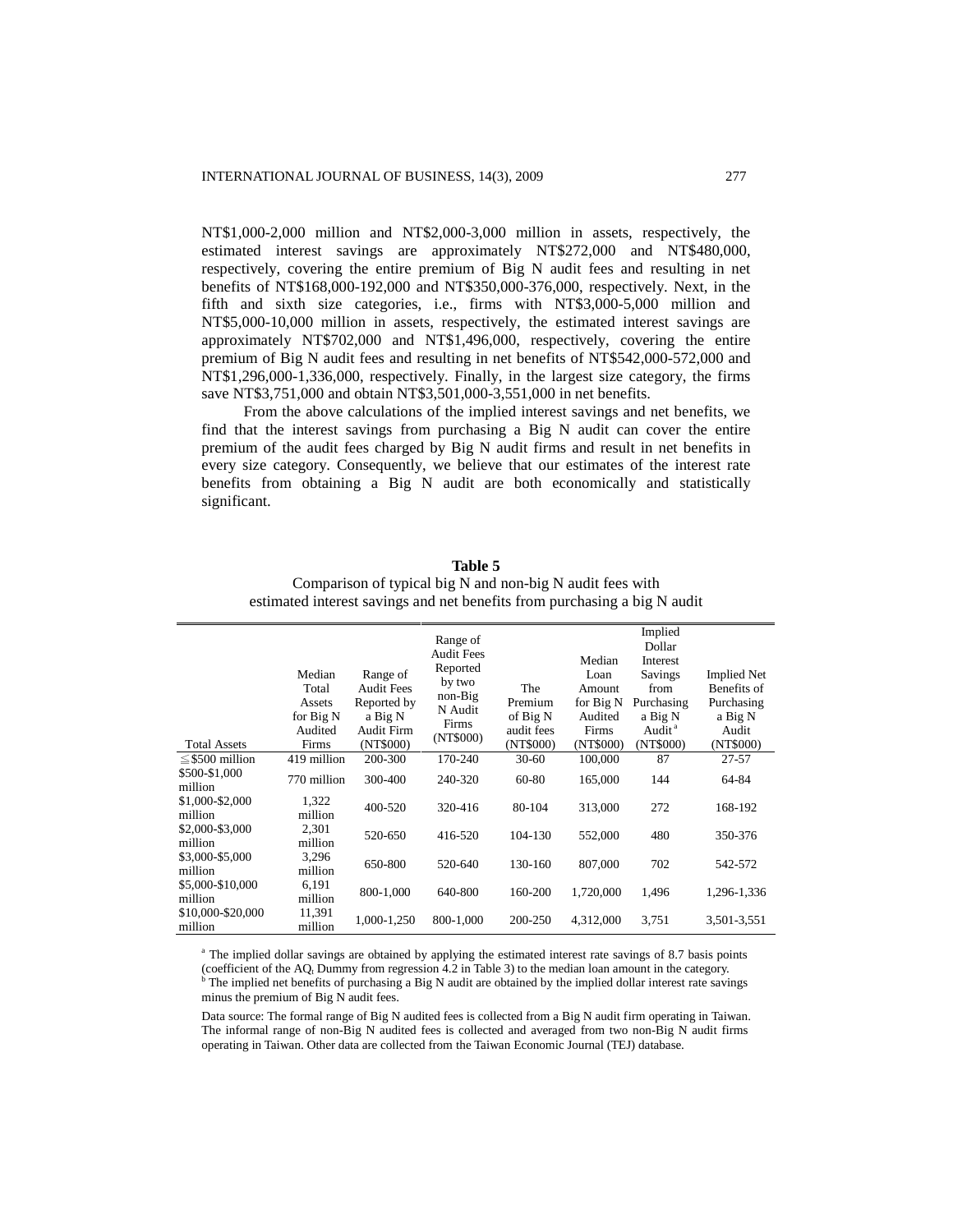### **V. SUMMARY AND CONCLUSIONS**

Using a sample of 1,038 revolving bank loans extended to publicly-listed SMEs in Taiwan, we investigate the effects of audit quality on the interest rates of such bank loans. Our research is motivated by the inconclusive results of experimental studies on how loan officers both use and perceive attested financial statements (Johnson et al., 1983; Bamber and Stratton, 1997), and the limited amount of direct empirical research on the value of audit quality in relation to loan interest rates. By using a multivariate regression, we analyze the relationship between audit quality and the risk premium associated with revolving bank loans and examine whether the SME's interest savings of bank loans from purchasing a Big N audit can cover the entire premium of Big N audit fees, while controlling for other potentially important firm and loan characteristics.

The empirical results show that audit quality negatively affects the interest rates of bank loans, suggesting that the SMEs providing Big N audited financial statements actually pay lower interest rates, on average, than the SMEs providing non-Big N audited financial statements. Our study further provides new empirical evidence on the relationship between audit quality and loan interest rates, with a special focus on SMEs in emerging markets. This may be a resolution of the previously inconsistent results regarding the relationship between auditor assurance and loan interest rates. On the other hand, the regression results document the finding that the firm's credit rating positively affects the interest rates on bank loans, indicating that a firm with a worse credit rating does pay higher interest rates, on average, than a firm with a better credit rating. This finding is consistent with that of Czarnitzki and Kraft (2007), which suggests that well credit-rated firms will profit from Basle II while badly credit-rated firms will have to pay higher interest rates.

Our regression results also indicate that the marginal interest rate benefits of purchasing a Big N audit are inversely related to the firm's credit rating, suggesting that the interest rate benefits of purchasing a Big N audit are decreasing with the firm's credit rating. For example, we estimate that a Big N audited firm with a level 3 TCRI credit rating saves 51.6 basis points of loan interest rate, while one with a level 5 credit rating saves 22.4 basis points. The higher (worse) the firm's credit rating is, the smaller that the loan interest rate benefits of purchasing a Big N audit will be. Thus, the credit rating is crucial in determining the effects of audit quality on the loan interest rates.

Using a credit rating-matched subsample of 686 SMEs, we find that the Big N audited SMEs' interest rates are, on average, 8.7 basis points lower than those of non-Big N audited SMEs. Moreover, these interest savings from purchasing a Big N audit can cover the entire premium of the Big N audit fees and result in net benefits in every size category. This may be the reason why most of the SMEs in Taiwan are willing to pay higher audit fees to purchase a Big N audit.

# **NOTES**

1. The 10 financial data are the ROE, ROA, Operating profit ratio, Quick ratio, Interest payout ratio, Debt to equity ratio, Months accounts receivable outstanding, Months sales outstanding, Operating income, and Total assets.

2. See the special issue of the Journal of Banking and Finance, Vol. 25, pp. 1-270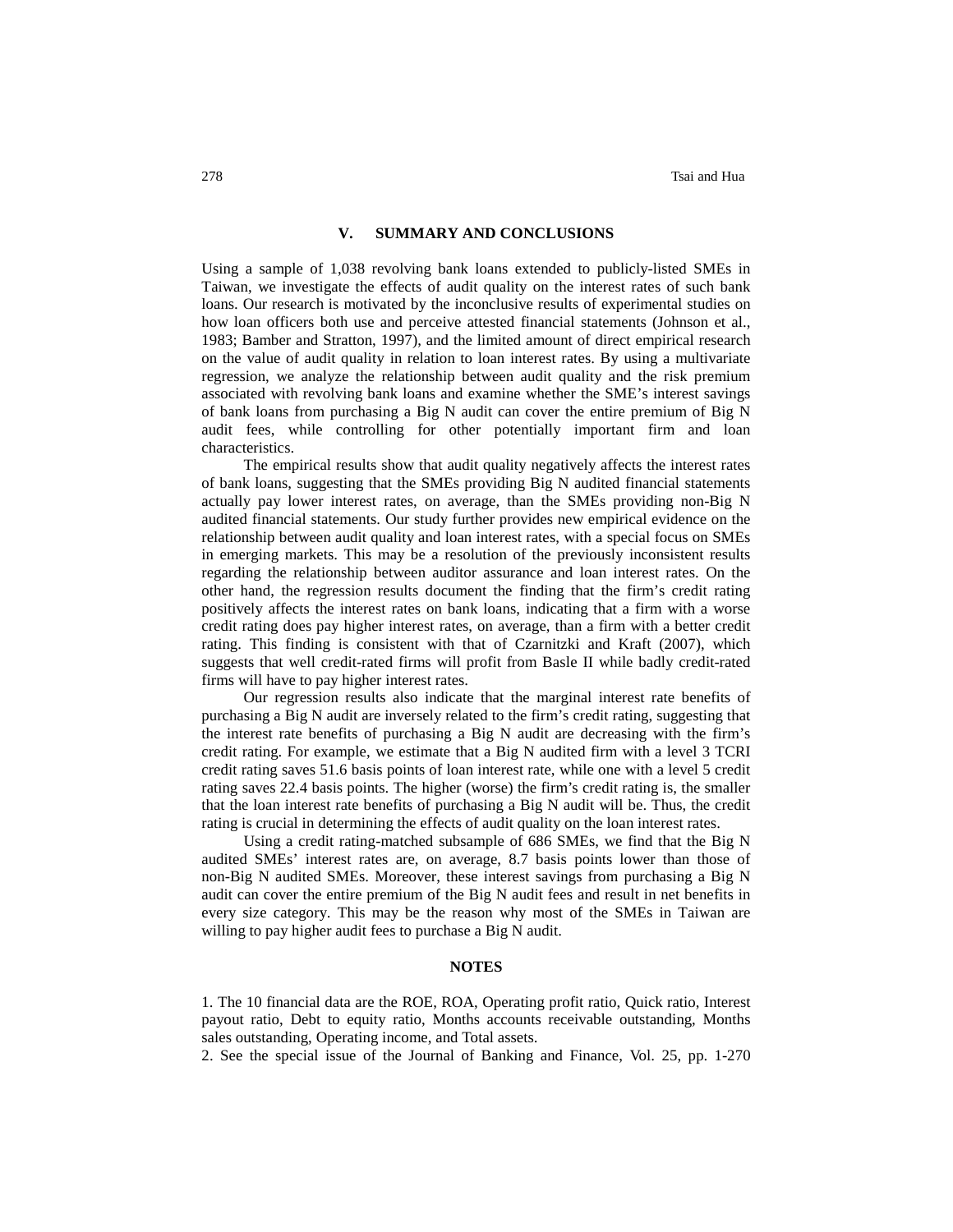(January 2001), which deals with the new Basle Capital Accord in more detail.

## **REFERENCES**

- Abbott, L.J., S. Parker, and G.F. Peter, 2006, "Earnings Management, Litigation Risk and Asymmetric Audit Fee Responses." *Auditing: A Journal of Practice and Theory*, 25 (1), 85-98.
- Asthana, S., and J. Krishnan, 2006, "Factors Associated with the Early Adoption of the SEC's Revised Auditor Fee Disclosure Rules," *Auditing: A Journal of Practice and Theory*, 25 (2), 41-51.
- Asthana, S., J. Krishnan, and S. Kim, 2004, "The Effect of Enron, Andersen and Sarbanes-Oxley on the Market Audit Service," *Working paper*, Temple University.
- Balsam, S., J. Krishnan, and J.S. Yang, 2003, "Auditor Industry Specialization and Earning," *Quality Auditing: A Journal of Practice and Theory*, 22 (September), 71-97.
- Bamber, E.M., and R.A. Stratton, 1997, "The Information Content of the Uncertainty–Modified Audit Report: Evidence from Bank Loan Officers," *Accounting Horizons*, 11 (2), 1-11.
- Berger, A. N. and G. F. Udell, 1990, "Collateral, Loan Quality and Bank Risk," *Journal of Monetary Economics*, 25, 21-42.
- Berger, A.N., and G.F. Udell, 1995, "Line of Credit and Relationship Lending in Small Firm Finance," *Journal of Business*, 68, 351-381.
- Becker, C., M.L. DeFond, J. Jiambalvo, and K.P. Subramanyam, 1998, "The Effect of Audit Quality on Earnings Management." *Contemporary Accounting Research*, 15, 1-24.
- Blackwell, D.W., and D.B. Winters, 1997, "Monitoring, Reputation and the Value of Relationship Banking," *Journal of Financial Research*, 20, 275-289.
- Blackwell, D.W., T.R. Noland, and D.B. Winters, 1998, "The Value of Auditor Assurance: Evidence from Loan Pricing," *Journal of Accounting Research*, 36, 57-70.
- Casterella, J. R., J.R. Francis, B.L. Lewis, and P.L. Walker, 2004, "Auditor Industry Specialization, Client Bargaining Power and Audit Pricing," *Auditing: A Journal of Practice and Theory*, 23, 123-140.
- Chaney, P., and K. Philipich, 2002, "Shredded Reputation: the Cost of Audit Failure," *Journal of Accounting Research*, 40 (4), 1221-1245.
- Chkir, I.E., and J.C. Cosset, 2001, "Diversification Strategy and Capital Structure of Multinational Corporations," *Journal of Multinational Financial Management*, 11, 17-37.
- Chung, H., and S. Kallapur, 2003, "Client Importance, Non-audit services and Abnormal Accruals," *The Accounting Review*, 78 (4), 931-955.
- Craswell, A.T., J.R. Francis, and S. Taylor, 1995, "Auditor Brand Name Reputations and Industry Specializations," *Journal of Accounting and Economics*, 20 (3), 297-322.
- Czarnitzki, D., and K. Kraft, 2007, "Are Credit Ratings Valuable Information?" *Applied Financial Economics*, 17, 1061-1070.
- Diamond, D.W., 1989, "Reputation Acquisition in Debt Markets," *Journal of Political Economy*, 97, 828-862.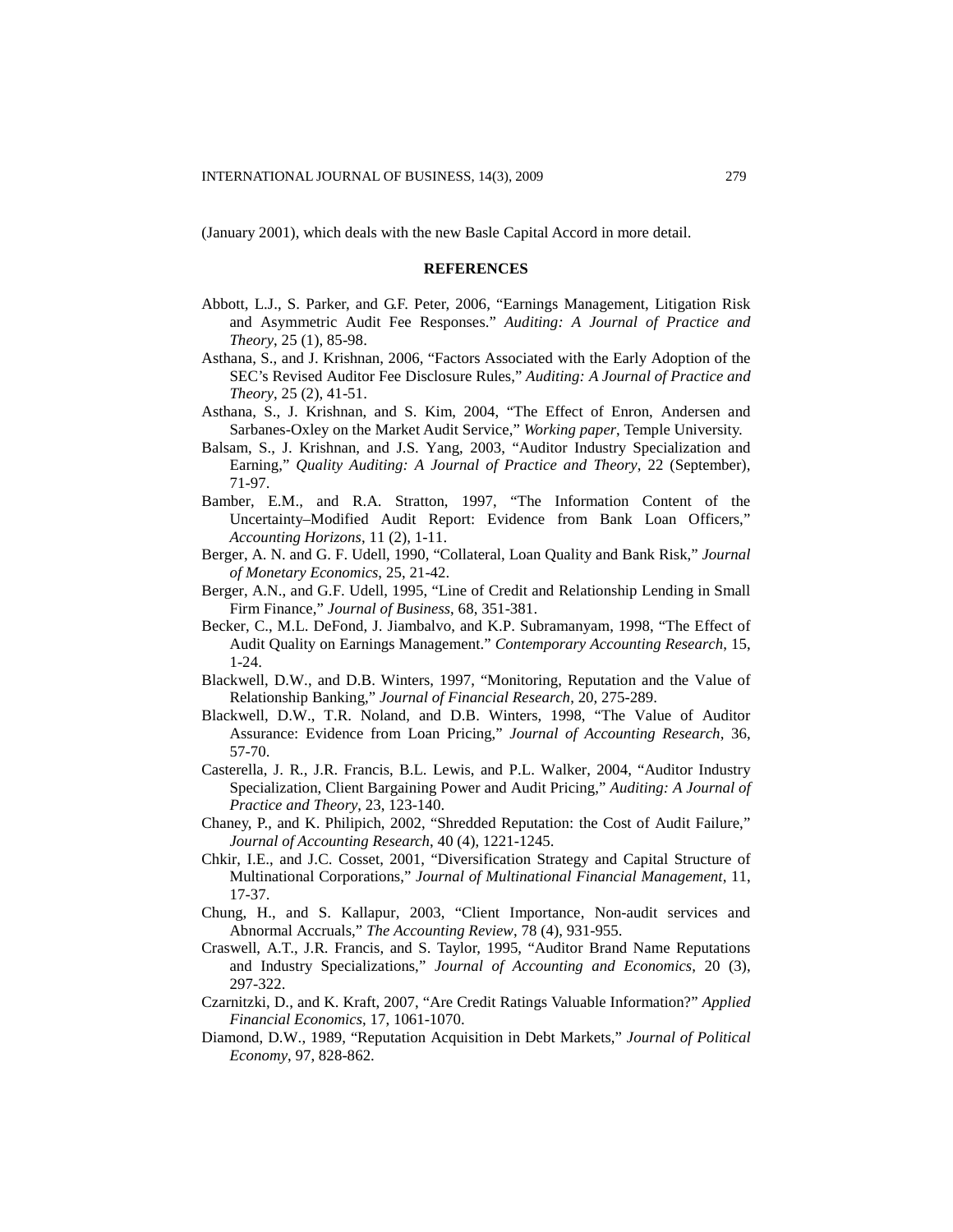- Fan, J.P., and T.J. Wong, 2002, "Do External Auditors Perform a Corporate Governance Role in Emerging Markets? Evidence from East Asia," *Working Paper*, Hong Kong University of Science and Technology.
- Ferguson, A., and D. Stokes, 2002, "Brand Name Audit Pricing, Industry Specialization and Leadership Premium Post-Big and Big 6 Mergers," *Contemporary Accounting Research*, 19 (1), 77-110.
- Francis, J.R, 1984, "The Effect of Audit Firm Size on Audit Prices–A Study of the Australian Market," *Journal of Accounting and Economics*, 6 (2), 133-151.
- Francis, J.R., E.L. Maydew, and H.C. Sparks, 1999, "The Role of Big 6 Auditors in the Credible Reporting of Accruals," *Auditing: A Journal of Practice and Theory*, 18 (Fall), 17-34.
- Frenkel, R., M. Johnson, and K. Nelson, 2002, "The Relation between Auditors' Fees for Non-audit Services and Earnings Management," *The Accounting Review*, 77, 71-105.
- Ghosh, A., and D. Moon, 2005, "Auditor Tenure and Perceptions of Audit Quality," *The Accounting Review*, 80 (2), 585-612.
- Gramling, A.A., and D.N. Stone, 2001, "Audit Firm Industry Expertise: A Review and Synthesis of the archival literature," *Journal of Accounting Literature*, 20, 1-29.
- Gul, F.A., C.J.P. Chen, and J.S.L. Tsai, 2003, "Discretionary Accounting Accruals, Managers' Incentives and Audit Fees." *Contemporary Accounting Research*, 20 (3), 441-464.
- Jensen, M., and W. Mecking, 1976, "Theory of the Firm: Managerial Behavior, Agency Cost and Ownership Structure," *Journal of Financial Economics*, 3 (October), 305-360.
- Johnson, D., K. Pany, and R. White, 1983, "Audit Reports and the Loan Decision: Actions and Perceptions," *Auditing: A Journal of Practice and Theory*, 3, 38-51.
- Khurnan, I.K., and K.K. Raman, 2004, "Litigation Risk and the Financial Reporting Credibility of Big 4 versus Non-Big 4 Auditors: Evidence from Anglo-American Countries," *The Accounting Review*, 79 (2), 473-496.
- Mishra, S., K. Raghunandan, and D.V. Rama, 2005, "Do Investors' Perceptions Vary with Types of Non-audit Fees? Evidence from Auditor Ratification Voting," *Auditing: A Journal of Practice and Theory*, 24 (2), 9-25.
- Myers, J.N., L.A. Myers, and T.C. Omer, 2003, "Exploring the Term of the Auditor-Client Relationship and the Quality of Earnings: A Case for Mandatory Auditor Rotation," *The Accounting Review*, 78 (3), 779-799.
- Nair, R.D., and L.E. Ritenberg, 1987, "Messages Perceived from Audit, Review and Compilation Reports: Extension to More Diverse Groups," *Auditing: A Journal of Practice and Theory*, 7, 15-38.
- Petersen, M., and R. Rajan, 1994, "The Benefits of Lending Relationships: Evidence from Small Business Data*,*" *Journal of Finance*, 49, 3-37.
- Palmrose, Z-V., 1986, "Audit Fees and Audit Size: Further Evidence," *Journal of Accounting Research*, 24 (1), 97-110.
- Pillsbury, C.M., 1985, "Limited Assurance Engagements," *Auditing: A Journal of Practice and Theory*, 5, 463-79.
- Pittman, J.A., and S. Fortin, 2004, "Auditor Choice and the Cost of Debt Capital for Newly Public Firms," *Journal of Accounting and Economics*, 37, 113-136.
- Reckers, P.M.J., and K. Pany, 1979, *"*Quarterly Statement Reliability and Auditor